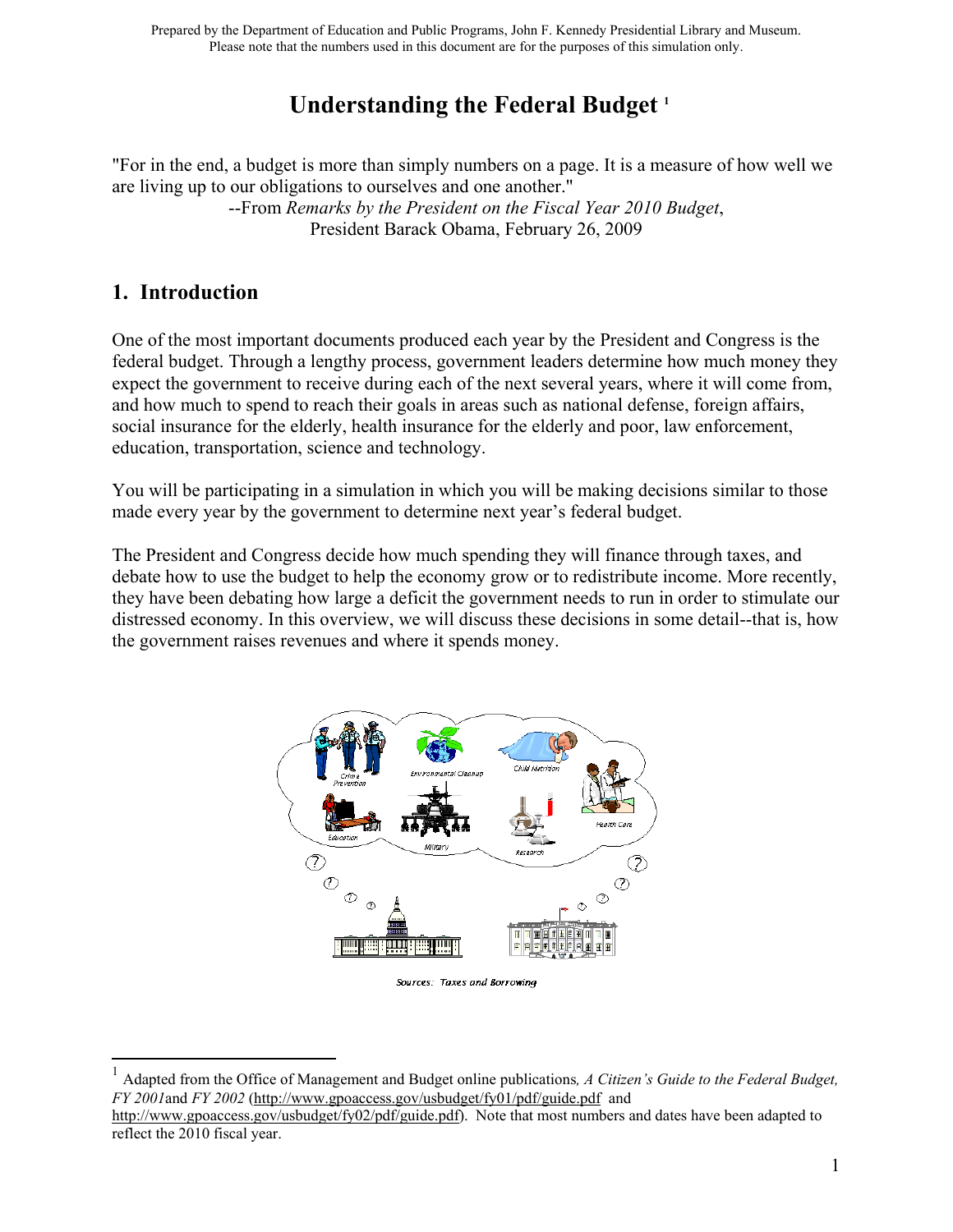# **2. What** *Is* **the Budget?**

The federal budget is:

a plan for how the government spends taxpayers'money.

*What activities are funded? How much should we spend for defense, national parks, the FBI, Medicare, and meat and fish inspection?*

a plan for how the government pays for its activities.

*How much revenue does it raise through different kinds of taxes--income taxes, excise taxes (taxes applied to various products, including alcohol, tobacco, transportation fuels and telephone services), and social insurance payroll taxes?*

a plan for government borrowing or the repayment of borrowed funds.

*If revenues are greater than spending, the government runs a surplus. If expenses are greater than revenues (as is currently the case), the government runs a deficit.*

something that affects the nation's economy.

*Some types of spending--such as improvements in education and support for science and technology—increase productivity and raise incomes in the future.*

 *Taxes, on the other hand, reduce incomes, leaving people with less money to spend.*

• something that is affected by the nation's economy.

*When the economy is doing poorly, people are earning less and unemployment is high. In this atmosphere, revenues decrease and the deficit grows.*

an historical record.

*The budget reports on how the government has spent money in the past, and how that spending was financed.*

The 2011 budget document embodies the President's budget proposal to Congress for fiscal year 2011, which begins on October 1, 2010. It reflects the President's priorities and proposes his initiative to meet our national and international needs.

The federal budget, of course, is not the only budget that affects the economy or the American people. The budgets of state and local governments have an impact as well. State and local governments are independent of the federal government, and they have their own sources of revenue (taxes and borrowing).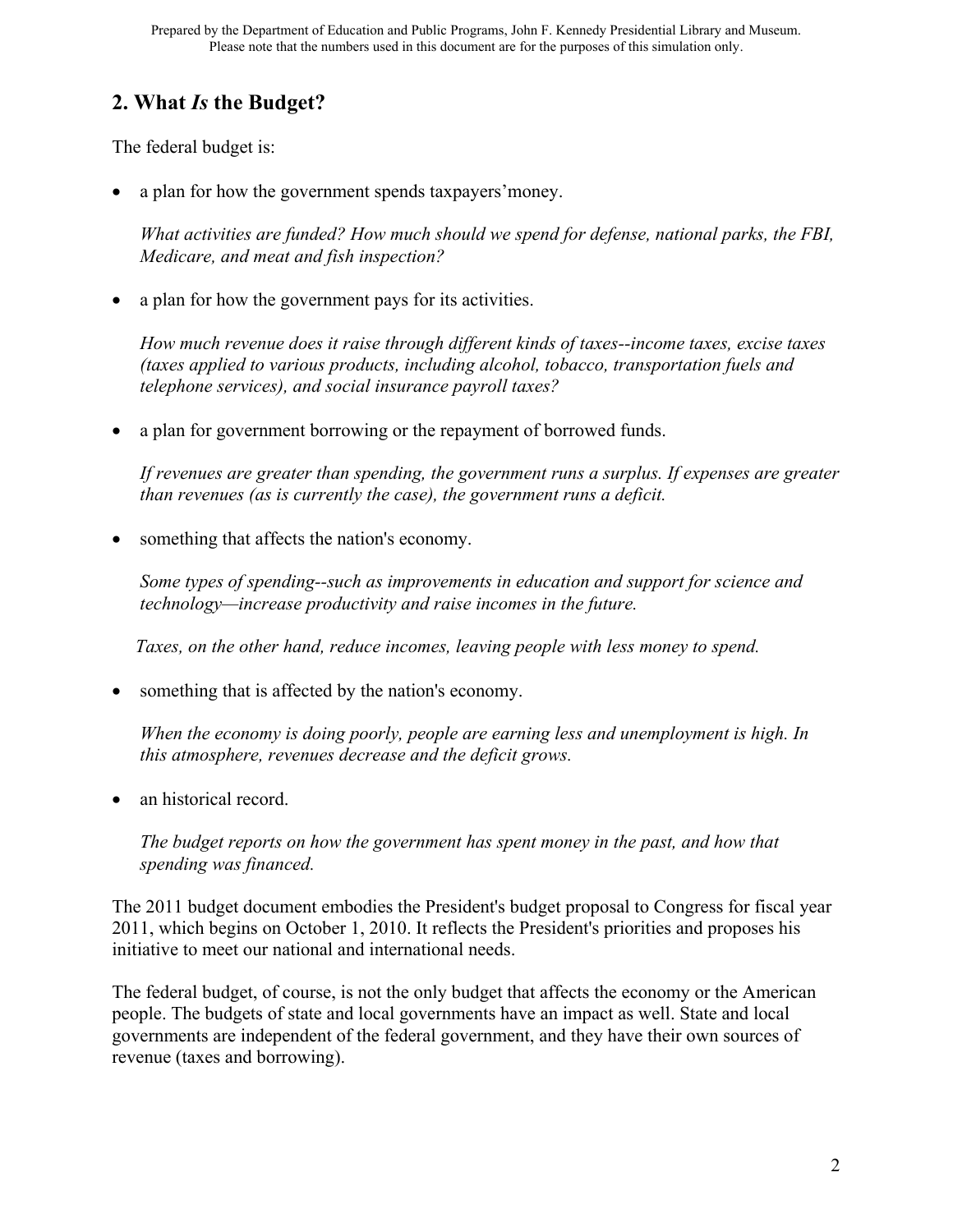# **Where the Money Comes From**

The money that the federal government uses to pay its bills--its revenues or receipts--comes mostly from taxes. For the FY (fiscal year) 2010, the federal government had forecasted that it would receive \$2.3 trillion in tax revenues.

Revenues come from these sources:

| TADIC 1. T I ZVIV ESUMARCA FURTAI TAAUS |            |  |  |  |
|-----------------------------------------|------------|--|--|--|
| <b>Amount (Billions)</b>                | Percentage |  |  |  |
| 1,051                                   | 45.0%      |  |  |  |
| 940                                     | 40.3%      |  |  |  |
| 179                                     | 7.7%       |  |  |  |
| 143                                     | 6.1%       |  |  |  |
| 2 <sup>0</sup>                          | .9%        |  |  |  |
| 2,333                                   | 100%       |  |  |  |
|                                         |            |  |  |  |

**Table 1. FY 2010 Estimated Federal Taxes**

From: http://www.whitehouse.gov/omb/budget/fy2010/assets/summary.pdf, Table S-4

 The government collects customs duties, excise taxes (taxes applied to various products, including alcohol, tobacco, transportation fuels and telephone services), and other miscellaneous revenues--e.g., Federal Reserve earnings, fines, penalties, and forfeitures.



**Chart 1. FY 2010 Estimated Federal Taxes**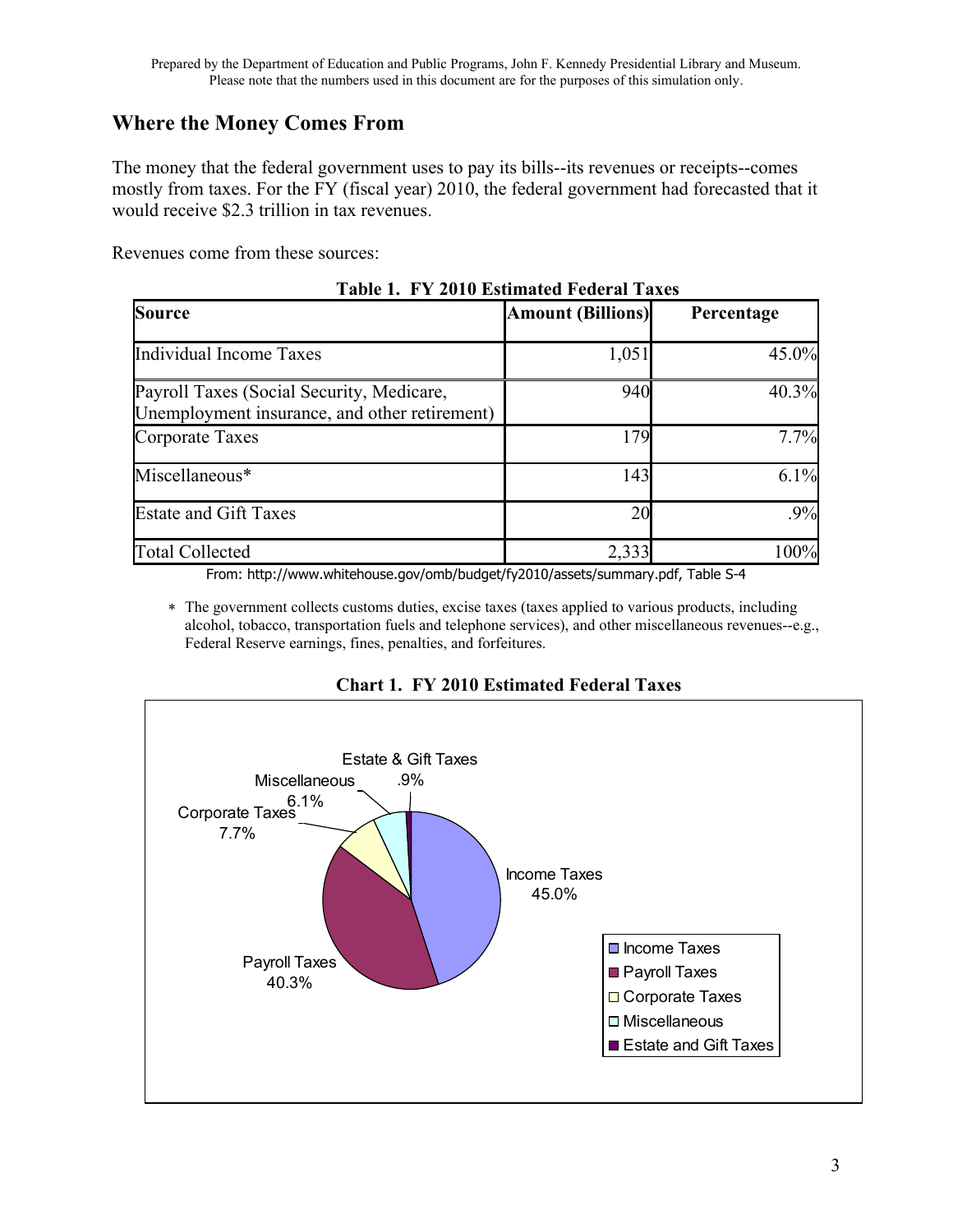# **Spending**

To better understand federal spending, let's look briefly at the FY 2010 federal budget in which the government projected it would spend approximately \$3.6 trillion. Federal spending is divided into *mandatory spending* which is required by law, and *discretionary spending* which is decided upon yearly by the President and Congress. (See page 7.)

- The largest federal mandatory spending program is Social Security, which provides monthly benefits to over 45 million retired and disabled workers, their dependents, and survivors. The government projected it will spend approximately \$696 billion on this program, which they calculated would account for approximately 20% of all federal spending.
- Medicare provides health care coverage for over 40 million elderly Americans and people with disabilities. The government projected it will spend \$452 billion on this program, approximately 13% of all federal spending.
- Medicaid provides health care services to millions of Americans, including the poor, people with disabilities, and senior citizens in nursing homes. These programs account for \$290 billion of the budget, approximately 8% of all federal spending.
- Other entitlements provide benefits to people and families with low incomes such as Food Stamps and veterans' pensions. The remaining mandatory spending mainly consists of federal retirement and insurance programs, unemployment insurance, and payments to farmers. All these remaining mandatory spending items account for \$604 billion, approximately 17% of all federal spending.
- Discretionary defense spending for FY 2010 was budgeted at approximately \$707 billion, comprising approximately 20% of all spending.
- Discretionary spending on programs not related to defense includes a wide array of initiatives such as education, training, science, technology, housing, transportation, and foreign aid, and represents approximately 19% of the budget.
- Interest payments are payments made to pay back the interest on the federal debt. This accounts for \$136 billion or approximately 4% of the federal budget. As the government increases the size of its debt, the amount of interest that must be paid increases.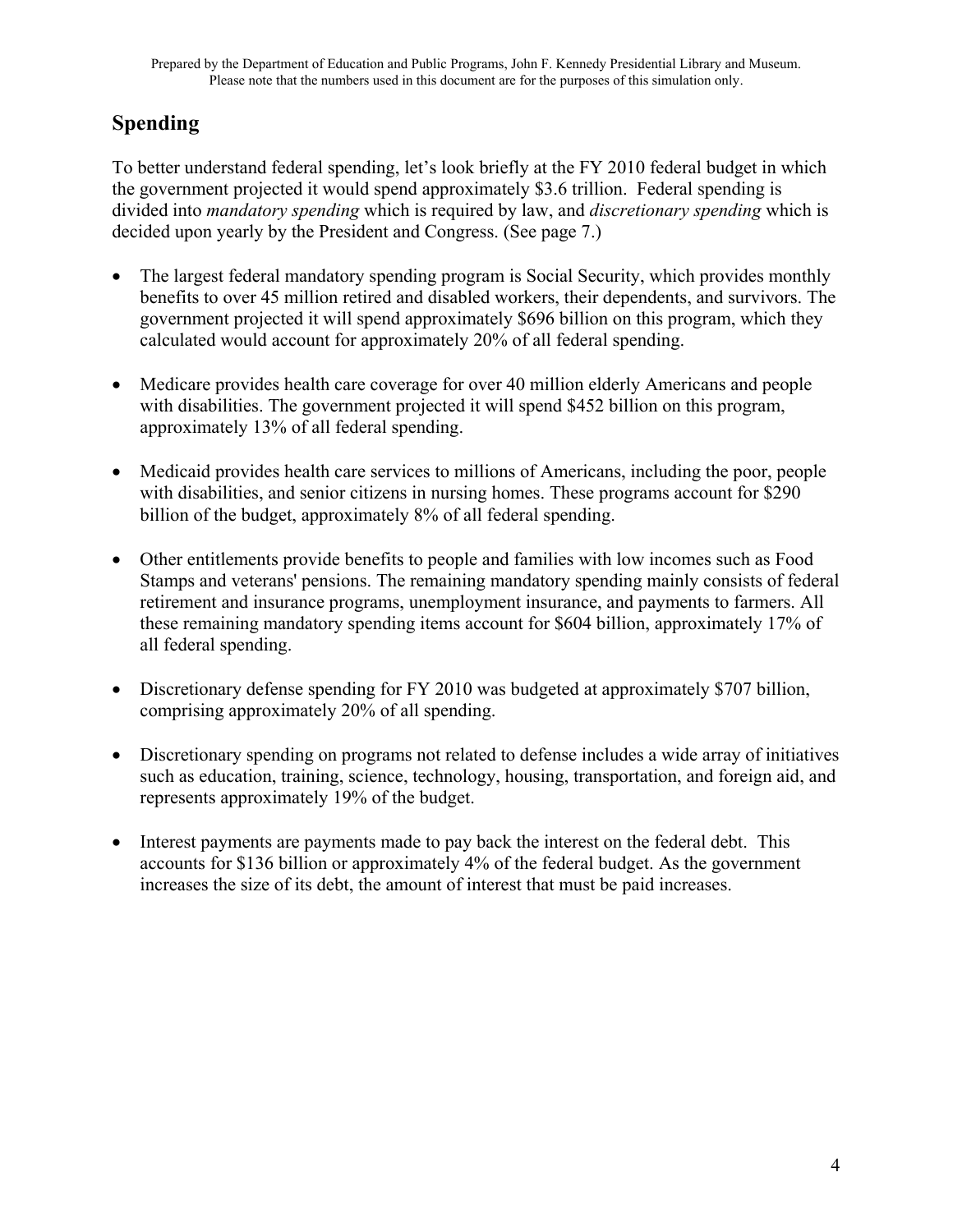Prepared by the Department of Education and Public Programs, John F. Kennedy Presidential Library and Museum. Please note that the numbers used in this document are for the purposes of this simulation only.

| <b>Budget Item</b>     | Amount<br>(Billions) | Percentage           |
|------------------------|----------------------|----------------------|
| Discretionary:         |                      |                      |
| Defense                | 707                  | 19.7%                |
| Other Discretionary    | 687                  | 19.1%                |
| <b>Mandatory:</b>      |                      |                      |
| Social Security        | 696                  | 19.4%                |
| Medicare & Medicaid    | 742                  | 20.7%                |
| <b>TARP</b>            | 8                    | $.2\%$               |
| <b>Other Mandatory</b> | 604                  | 16.8%                |
| Net Interest on Debt   | 136                  | 3.8%                 |
| Disaster Costs*        | 11                   | .3%                  |
| Total                  | 3,591                | 100<br>$\frac{0}{0}$ |

**Table 2. Estimated Federal Spending in FY 2010**

\*These costs represent the statistical probability of a major disaster requiring federal assistance for relief and construction. Such assistance might be provided in the form of discretionary or mandatory spending or tax relief. These amounts are included as spending for convenience.

[http://www.whitehouse.gov/omb/budget/fy2010/assets/summary.pdf,](http://www.whitehouse.gov/omb/budget/fy2010/assets/summary.pdf) Table S-4



**Chart 2. Estimated Federal Spending in FY 2010**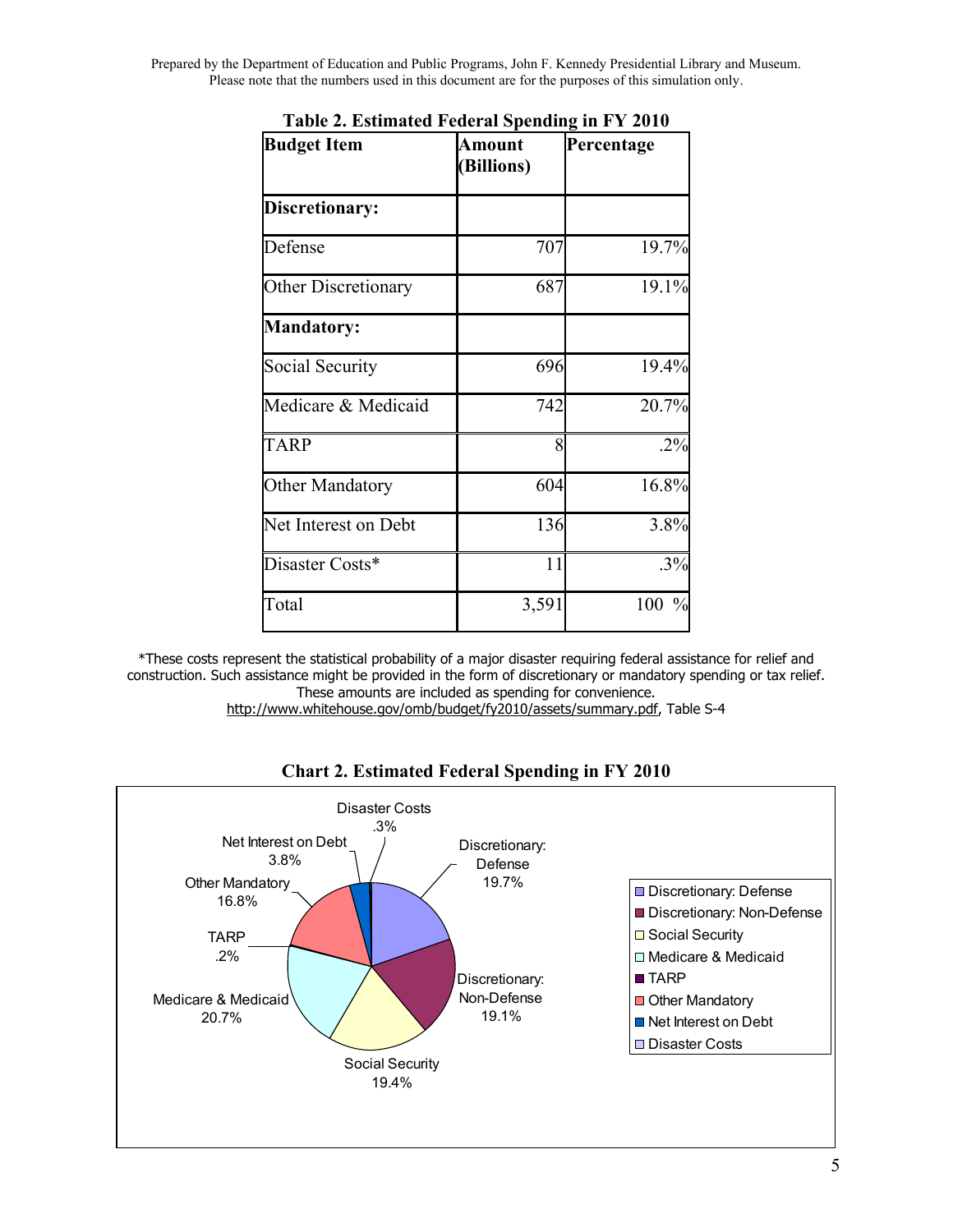# **3. How Does the Government Create a Budget?**

The President and Congress both play major roles in developing the federal budget.

### **The President's Budget**

The law requires that by the first Monday in February, the President submit to Congress his proposed federal budget for the next fiscal year, which begins October 1. For the fiscal year 2011 budget, President Obama submitted his budget to Congress on February 1, 2010. Occasionally, however, Presidents have sent it later for various reasons. For example, in a year with a transition between outgoing and incoming Administrations, the timing may change. In late February 2009, President Obama provided a broad outline of his budget request for FY 2010 to Congress. A more detailed budget was submitted in May 2009.

The White House's Office of Management and Budget (OMB) prepares the budget proposal after receiving direction from the President and consulting with his senior advisors and officials from Cabinet departments and other agencies.

The President's budget is thousands of pages long and provides an abundance of details.

#### **The Budget Process**

Through the budget process, the President and Congress decide how much to spend and tax in any one fiscal year. The President's budget is his plan for the next year. But it's just a proposal. After receiving it, Congress has its own budget process to follow. *Only after the Congress passes and the President signs the spending bills has the Government created its actual budget.*

For fiscal year 2011--that is, October 1, 2010 to September 30, 2011--the major steps in the budget process are outlined in Table 3 below.

| Formulation of the President's<br>budget for 2011 | Executive Branch agencies develop<br>requests for funds and submit them<br>to the Office of Management and<br>Budget. The President reviews the<br>requests and decides what to include<br>in his budget. | February 2009 - January 2010        |
|---------------------------------------------------|-----------------------------------------------------------------------------------------------------------------------------------------------------------------------------------------------------------|-------------------------------------|
| State of the Union Address                        | The President speaks to the country<br>about his priorities for the year<br>ahead.                                                                                                                        | Late January/Early February<br>2010 |

### **Table 3. Major Steps in the Budget Process**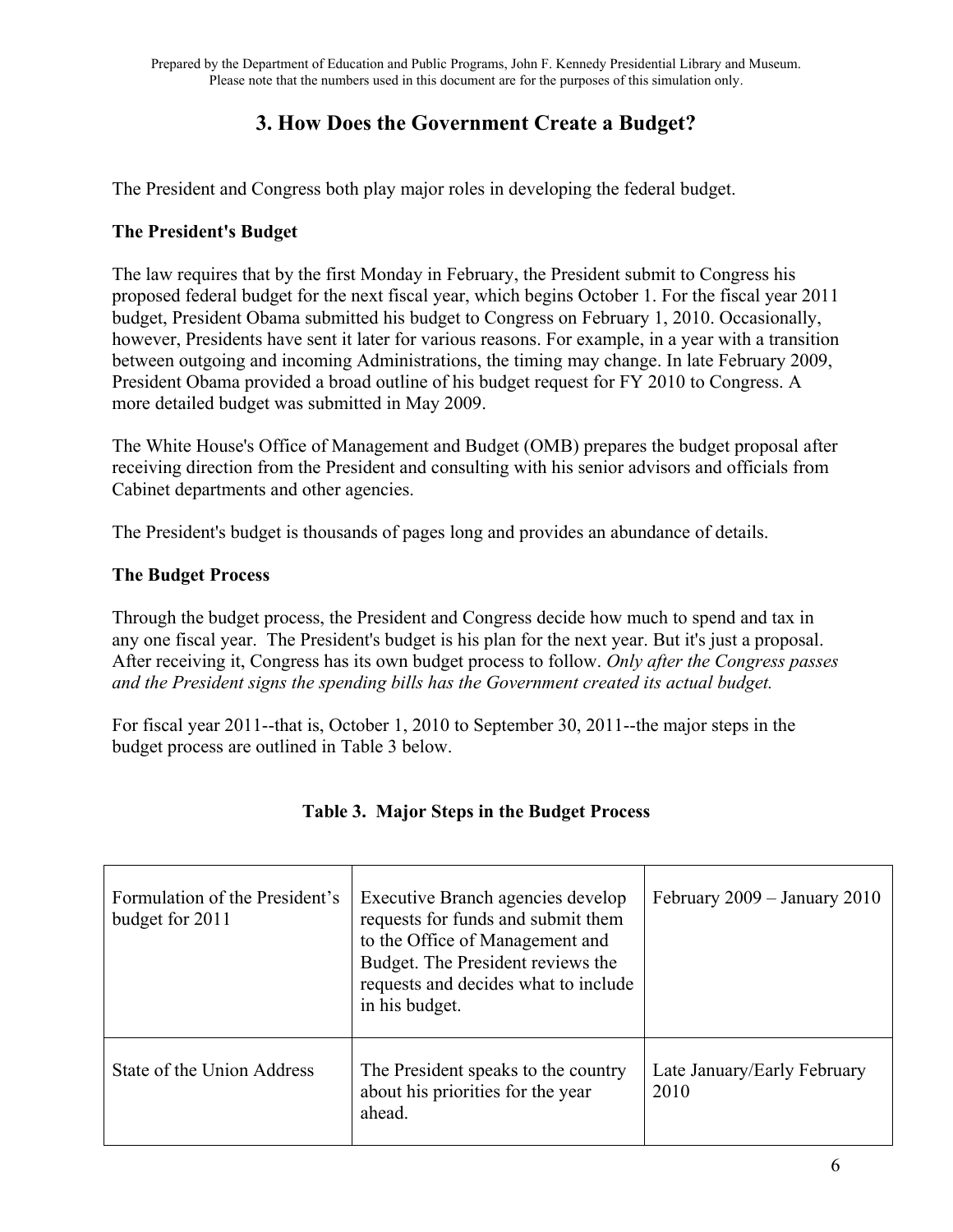| Budget preparation and<br>submission | The budget documents are<br>completed by the OMB and sent to<br>Congress.                                               | January 2010 - February 2010                  |
|--------------------------------------|-------------------------------------------------------------------------------------------------------------------------|-----------------------------------------------|
| Congressional action                 | Congress reviews the President's<br>budget, develops its own, and<br>eventually approves spending and<br>revenue bills. | March 2010– September 2010                    |
| President's final approval           | President signs spending and<br>revenue bills to make them law. <sup>2</sup>                                            | Late September 2010                           |
| Fiscal year begins                   |                                                                                                                         | October 1, 2010                               |
| Budget implemented                   | Agency program managers begin to<br>spend (and raise) the money<br>approved by the Congress and the<br>President.       | October 1, 2010 through<br>September 30, 2011 |

## **Action in Congress**

 $\overline{a}$ 

Congress first passes a "budget resolution"--a framework within which the Members will make their decisions about spending and taxes. It includes targets for total spending, total revenues, the surplus or deficit, and allocations within the spending target for the two types of spending- discretionary and mandatory--explained below.

- Discretionary spending is what the President and Congress must decide to spend for the next year through annual appropriations bills. It includes money for such activities as the FBI, the Coast Guard, housing, education, space exploration, highway construction, defense, and foreign aid. Discretionary spending for FY 2010 was estimated to account for 39% of all federal spending.
- Mandatory spending, which accounts for approximately 61% of all spending in FY 2010, is authorized by permanent laws, not by the annual appropriations bills. It includes entitlements--such as Social Security, Medicare, and Food Stamps--through which individuals receive benefits because of their age, income, or other criteria. It also includes interest on the national debt. The only way the President and Congress can change how much is spent in these accounts is to change the laws which dictate the amount of spending on these mandatory programs.

<sup>7</sup>  $2 \text{ In } 1996$ , President Clinton refused to sign the bills that Congress passed and the whole government was shut down until the President and Congress could agree on these budget bills.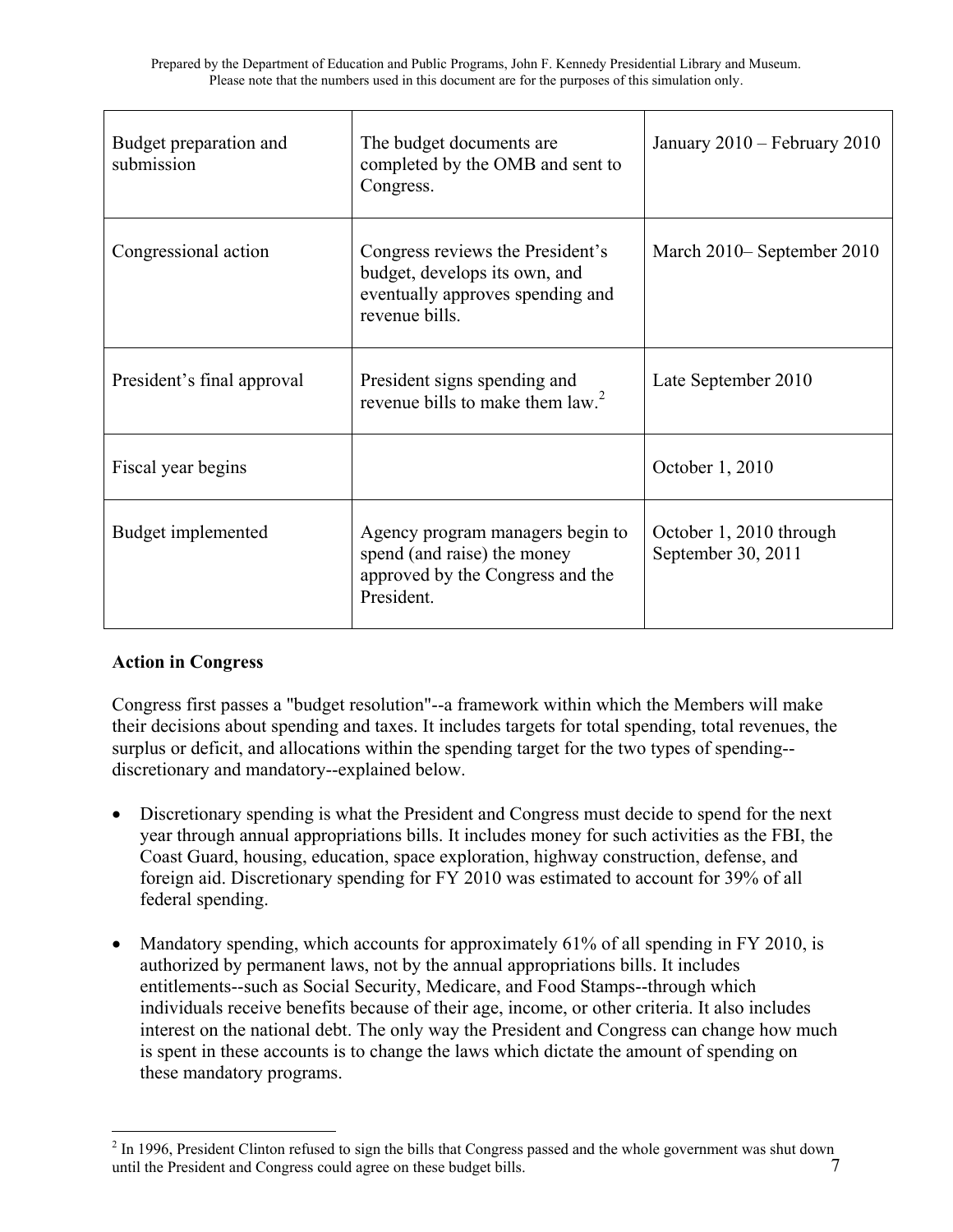In the simulation in which you will be participating, you will only be examining the discretionary programs that are part of the federal budget. It is these programs that the President and Congress must act upon each year.

Once Congress passes the budget resolution, it turns its attention to passing the annual appropriations bills – ideally by the end of September.

Congress begins by examining the President's budget in detail. Scores of committees and subcommittees hold hearings on proposals under their jurisdiction. The President's Budget Director, Cabinet officers, and other Administration officials work with Congress as it accepts some of the President's proposals, rejects others, and changes still others. Congressional rules require that these committees and subcommittees take actions that reflect the budget resolution.

### **Monitoring the Budget**

Once the President and Congress approve spending, a number of government agencies oversee the budget in order to ensure that programs are well managed and achieving the intended results and are operating consistently within legal requirements.

# **4. Supplemental Spending**

Sometimes the President requests that Congress go outside the regular appropriations process to provide "emergency" funding for particular situations. From 1975-2002, supplemental spending averaged \$14 billion a year. In the past seven years, however, supplemental spending has skyrocketed, first through military spending for military operations in Iraq and Afghanistan, and more recently, in financial rescue programs.

### **Supplemental Spending for Military Operations**

Under President Bush, military operations in Iraq and Afghanistan were mostly funded by supplemental spending that was not included in his proposed budgets. President Obama promised to end this practice, so for FY 2010 the \$130 billion he requested in supplemental spending to pay for war costs was included in his proposed budget.

### **Financial Rescue Programs for FY 2007-2010**

Due to the economic downturn, several financial rescue programs have been implemented by the federal government. These are some of the programs:

### **TARP**

The Troubled Asset Relief Program (TARP) was signed into law October 3, 2008 in order to ease the credit crisis in our ailing economy. It provides the U.S. government with up to \$700 billion to help failing financial institutions. Some of that money is already being repaid by these financial institutions.

### **American Recovery and Reinvestment Act**

On February 13, 2009, Congress passed an economic stimulus package of \$787 billion in new spending and tax cuts over the next several years to jump-start the economy and save jobs. The stimulus program provides aid to state governments, tax cuts for workers and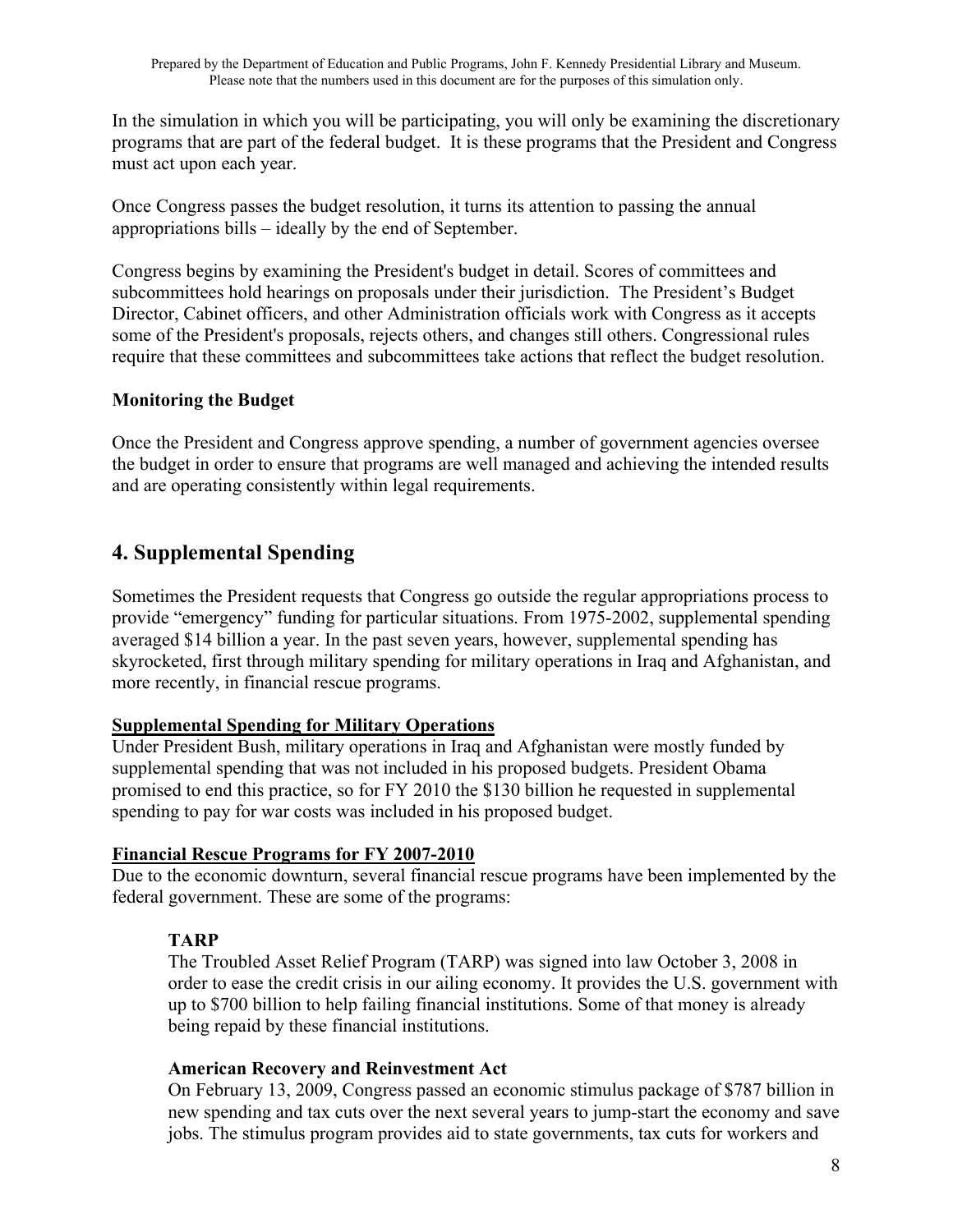businesses, expansion of health and unemployment benefits, and significant investments in areas such as infrastructure, renewable energy, and education.

# **5. Surpluses and Deficits**

When President Clinton was first elected in 1992, the federal budget was in a deficit. During the 1990's, as a result a strong economy, the government brought in much higher revenues than expected and began, by the end of the decade, to run a budget surplus. In 2002, as a result of September 11, increased military spending and anti-terrorism spending, tax cuts, and the downturn in the economy, the federal budget went back into deficit. In October 2009, the Congressional Budget Office (CBO) estimated a deficit for FY 2009 of \$1.4 trillion—a figure that includes the cost of the cost of TARP and stimulus spending for the fiscal year. See Chart 4 (the dollars represent billions of dollars).



**Chart 4: The Federal Deficit**

Source: Congressional Budget Office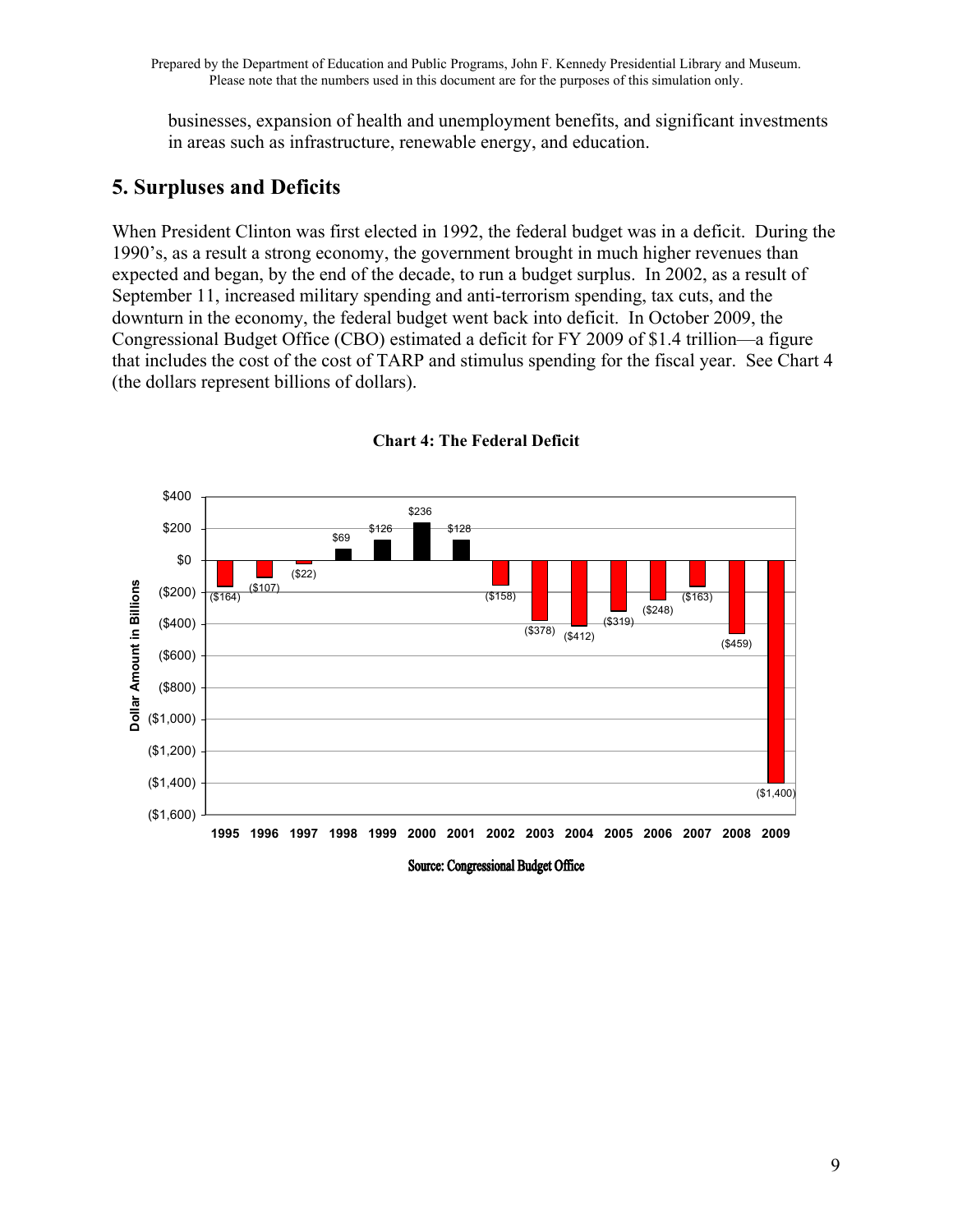## **Glossary**

### **Appropriation**

An appropriation is an act of Congress that enables federal agencies to spend money for specific purposes.

### **Balanced Budget**

A balanced budget occurs when total revenues equal total outlays for a fiscal year.

### **Budget Resolution**

The budget resolution is the annual framework within which Congress makes its decisions about spending and taxes. This framework includes targets for total spending, total revenues, and the deficit, as well as allocations, within the spending target, for discretionary and mandatory spending.

### **Deficit**

The deficit is the difference produced when spending exceeds revenues in a fiscal year.

### **Deficit Spending**

Deficit spending occurs when the government's revenues do not cover the cost of all its spending and it borrows money to finance its programs, using that borrowed money to pay for items in the budget.

### **Discretionary Spending**

Discretionary spending is what the President and Congress must decide to spend for the next fiscal year through annual appropriations bills. Examples include money for such programs as the FBI, the Coast Guard, housing, education, space exploration, highway construction, defense, and foreign aid.

### **Entitlement**

An entitlement is a program that legally obligates the federal government to make payments to any person who meets the legal criteria for eligibility. Examples include Social Security, Medicare, and Medicaid.

### **Excise Taxes**

Excise taxes apply to various products, including alcohol, tobacco, transportation fuels, and telephone service.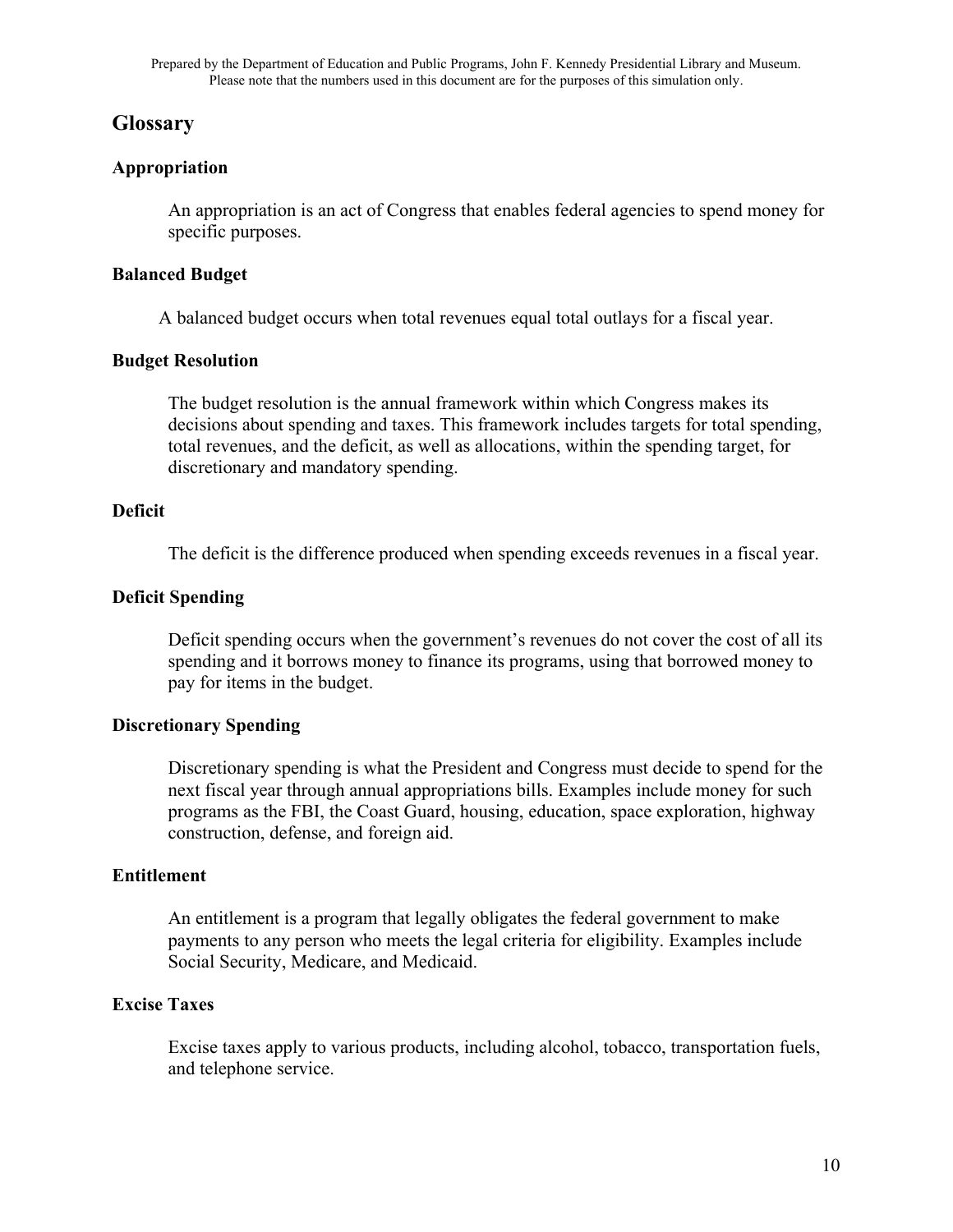#### **Fiscal Year**

The fiscal year is the government's accounting period. It begins October 1 and ends on September 30. For example, fiscal year 2010 ends September 30, 2010.

#### **Gross Domestic Product (GDP)**

GDP is the standard measurement of the size of the economy. It is the total production of goods and services within the United States.

#### **Mandatory Spending (Non-discretionary Spending)**

Mandatory spending (also called non-discretionary spending) is authorized by permanent law. An example is Social Security. The President and Congress can change the law to change the level of spending on mandatory programs—but they don't have to do so.

#### **National Debt**

When revenues do not cover the costs of government spending, the government borrows money to finance this deficit. The total it has borrowed over the years, but not repaid, is the national debt.

#### **OMB**

Part of the Executive Office, the Office of Management and Budget assists the President in the development and implementation of the federal budget.

#### **Revenue**

Revenues include the collections that result from government activity, such as taxes. They do not include collections that result from the government's business-like activities, such as the entrance fees at national parks. Business-like collections are subtracted from total spending to calculate outlays for the year.

#### **Social Insurance Payroll Taxes**

This tax category includes Social Security taxes, Medicare taxes, unemployment insurance taxes, and federal employee retirement payments.

#### **Surplus**

A surplus is the amount by which revenues exceed outlays.